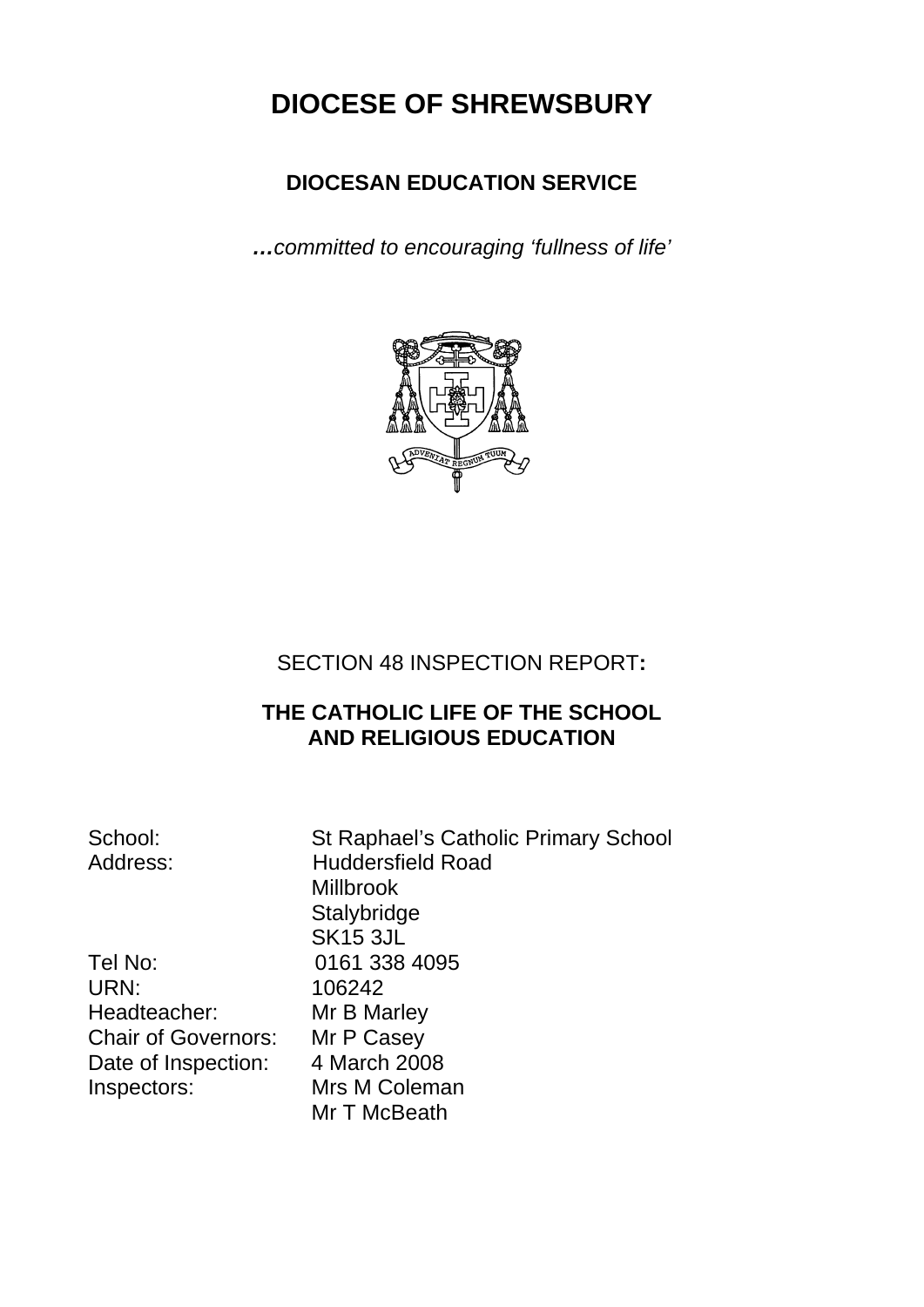| <b>SCHOOL DATA</b>                       |                                      |
|------------------------------------------|--------------------------------------|
| Name of School                           | <b>St Raphael's Catholic Primary</b> |
| School email address                     | head@st-raphaels.tameside.sch.uk     |
| Name of Headteacher                      | <b>Brendan Marley</b>                |
| Name of Chair of Governors               | <b>Peter Casey</b>                   |
| Name of Parish Priest                    | Fr P Hughes                          |
| Name of Religious Education Co-ordinator | <b>Felicity Holland</b>              |

St Raphael's is a small primary school on the outskirts of Stalybridge, Cheshire. It occupies an enviable position looking over the hills and serves the Parish of St Raphael's Catholic Church. The school is over 30 years old and prides itself on its happy, caring environment and its focus on high standards.

| <b>STAFFING &amp; ORGANISATION</b>                    |   |
|-------------------------------------------------------|---|
| Number of full-time teachers                          | 9 |
| Number of part-time teachers                          |   |
| Number of Catholic teachers                           | 8 |
| Number of teachers from other Christian faiths        |   |
| Number of teachers from other faith backgrounds       |   |
| How many teachers teach Religious Education?          | 9 |
| Number of teachers with CCRS                          | 6 |
| Number of teachers with other Catholic qualifications |   |
| (e.g. Theology, leadership)                           |   |

| <b>PUPILS / STUDENTS</b>                                       |     |
|----------------------------------------------------------------|-----|
| Number of pupils on roll                                       | 157 |
| Number of classes                                              | 8   |
| Organisation of classes                                        |     |
| Average class size                                             | 20  |
| % of Catholic pupils                                           | 55  |
| % of pupils from other Christian faiths                        | 45  |
| % of pupils from other faith backgrounds                       |     |
| Number of pupils on SEN register                               | 13  |
| Number of pupils with a Statement of Special Educational Needs |     |

| TEACHING TIME FOR R.E. PER WEEK IN - |                 |
|--------------------------------------|-----------------|
| Foundation                           | 2hrs            |
| Key Stage 1                          | 2hrs            |
| Key Stage 2                          | $\vert$ 2.5 hrs |

| FINANCIAL DATA - actual expenditure over 2 years |      |
|--------------------------------------------------|------|
| English                                          | 2000 |
| <b>Mathematics</b>                               | 250  |
| Science                                          | 250  |
| <b>Religious Education</b>                       | 800  |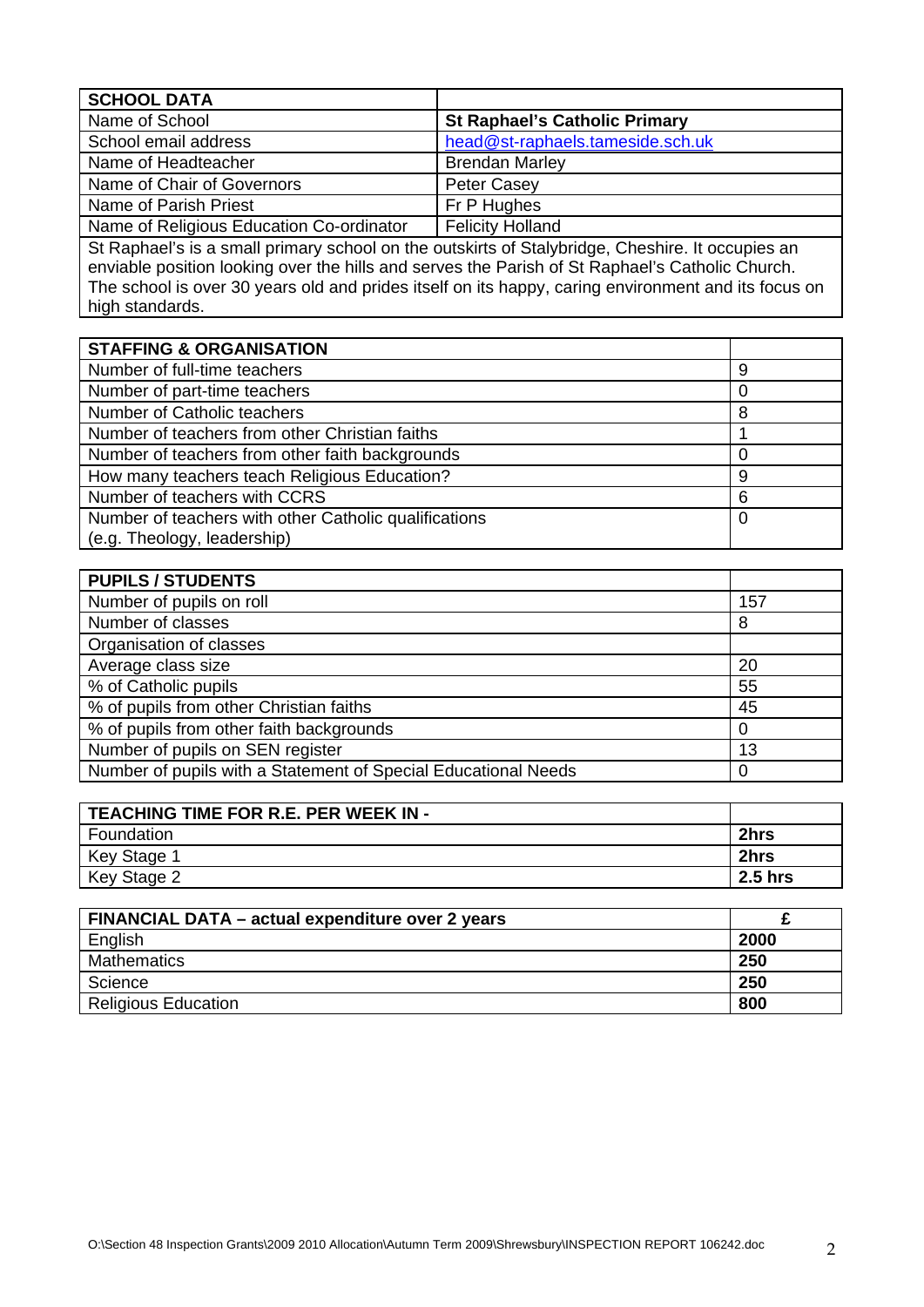| Key to judgements: Grade 1 is outstanding, grade 2 good, grade 3 | Judgement |
|------------------------------------------------------------------|-----------|
| satisfactory and grade 4 inadequate                              |           |

**OVERALL EFFECTIVENESS OF THE SCHOOL 2**  St Raphael's is a good school. The schools mission statement "May we care, share and learn together in Gods love" is prominently displayed throughout the school and underpins every aspect of school life. The distinctive Catholic nature of St Raphael's is evident as soon as you enter the school and pupils openly show concern for the well being of each other within their own school community and beyond. Their concern for the weak, vulnerable and those on the margins of society is evident through their extensive fundraising and developing contacts with children in India. The statutory requirement for ten percent teaching time for Religious Education is in place and daily acts of Collective Worship provide good opportunities for prayer and liturgical celebrations. Pupils throughout the school make good progress and the behaviour of pupils is outstanding. The quality of teaching is good overall with some outstanding features. Assessment procedures are in place but as yet not sufficiently developed to provide a robust system for tracking standards in pupils' progress to inform and guide future planning. The Headteacher provides strong leadership and works closely with the governing body. Good improvement has been made since the last inspection and the leadership team have good capacity to make further improvements.

#### **What the school could do to improve further**

Improve assessment procedures and develop a system for tracking pupil progress throughout the school.

#### **THE CATHOLIC LIFE AND ETHOS OF THE SCHOOL 2**

The simple yet powerful mission statement is well understood by the whole school community. Good relationships between staff and pupils based on mutual trust and respect for each other unite this community in their endeavours to live their Mission Statement in every aspect of school life.

#### **COLLECTIVE WORSHIP 2**

St Raphael's provides frequent good quality opportunities for prayer, collective worship and liturgical celebrations. Staff and pupils are encouraged to be actively involved in prayer and this was evident during the whole school assembly led by the Headteacher. Pupils speak confidently about their feelings and that "prayers make you feel special." An outstanding feature in all Acts of Collective Worship is the very high standard and obvious enjoyment shown by all pupils in their singing. Staff provide good role models and pupils are confident to make spontaneous contributions to the prayer life of the school. The day begins and ends with pray and every classroom has a prayer table which provides a good focal point for prayer and reflection.

#### **SPIRITUAL AND MORAL DEVELOPMENT AND OVERALL PERSONAL DEVELOPMENT OF PUPILS**

**2** 

Pupils display a good understanding of the world around them and this is developed through the whole school curriculum. All pupils are given a wide range of experiences with time for reflection. Their considerate responses are often shown through drama, music, art and prayer. Pupils are developing positive attitudes about themselves and others and are confident in expressing their beliefs. The behaviour of all pupils is exemplary; they are polite thoughtful and welcoming. Teachers and pupils relate well to each other displaying trusting relationships based on mutual respect. Appropriate policies to support pupils' spiritual and moral development are in place and regularly reviewed.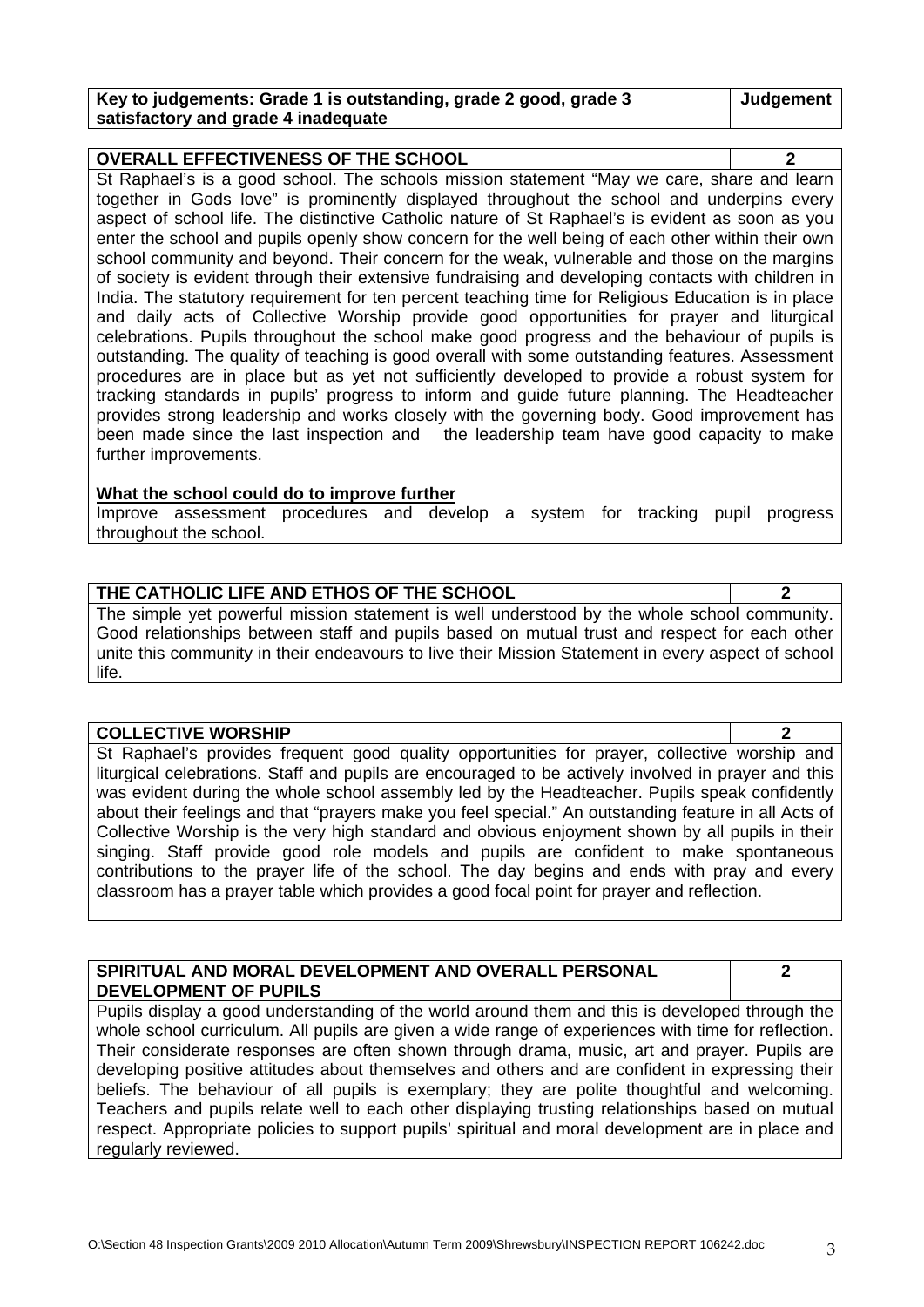O:\Section 48 Inspection Grants\2009 2010 Allocation\Autumn Term 2009\Shrewsbury\INSPECTION REPORT 106242.doc 4

**PARTNERSHIP: PUPILS, PARENTS, PARISH(ES) AND WIDER COMMUNITY 2**  Pupils at St Raphael's pride themselves in promoting good relationships within the school community, parish and wider community. Members of the schools council commented on the trusting relationships they had with their teachers who helped them and made learning fun.

Regular and informative school news letters, religious education news letters and the schools website keep parents well informed of all aspects of school life and detailed information about current Here I Am themes. Parents are welcomed into school and encouraged to be involved in their child's learning. Parent's views are sought and acted upon. Links with the parish are good and the Parish Priest is an integral part of school life. The close proximity of the church provides excellent opportunities for pupils' personal development and understanding of their faith. St Raphael's is part of a Catholic Learning Network and an active member of the Catholic Sports Association in Tameside.

## **ACHIEVEMENT AND STANDARDS IN RELIGIOUS EDUCATION 2**

Achievement and standards in religious education are good. Overall pupils attain well and make good progress. They make good gains in their knowledge, skills and understanding with pupils in year three making significant progress during their Sacramental Programme. Pupils are given opportunities to develop their own skills and knowledge through an exciting range of activities.There is evidence of differentiation and individual work in some year groups; however this is not consistent in all classes. Pupils take a pride in their work and their religious education books are very special to them and the standard of presentation is very high.

## **QUALITY OF TEACHING AND LEARNING 2**

The quality of teaching and learning at St Raphael's is good with some outstanding features. Most pupils are well motivated and show a good attitude towards their work. A range of teaching styles is used to engage and successfully motivate pupils in their learning. Pupils work confidently in groups or individually and the needs of pupils with learning difficulties are well met. Teachers fully understand the importance of teaching religious education and work hard to provide stimulating and relevant experiences for their pupils. Quality reflection time is provided during which pupils feel at ease and enjoy the opportunity to reflect on their learning. The use of interactive white boards is used well to enrich and extend pupils learning. Resources are carefully selected and used effectively to support pupils in their learning and enable them to achieved challenging targets. Assessment is in place but as yet insufficiently embedded to inform and impact on future planning and pupil attainment.

#### **LEADERSHIP AND MANAGEMENT IN DEVELOPING THE CATHOLIC LIFE AND ETHOS OF THE SCHOOL**

**2** 

The Headteacher gives strong focused leadership and conscientiously strives to develop the Catholic life and ethos of St Raphael's. He is well supported by the Deputy Headteacher, Religious Education Co-ordinator and Governing Body. The governing body robustly carries out its role in monitoring and evaluating the Catholicity of the school. The senior management team have a clear and strategic understanding of the Catholic dimension of the school and the necessary steps required to ensure future development. Staff training is given a high priority and seen as fundamental to the continuing development of all who work at St Raphael's. Staff are excellent role models for their pupils. Good relationships between pupils and staff promote the development of unique skills and qualities enabling all within the school community to develop spiritually and personally in an atmosphere of trust and respect.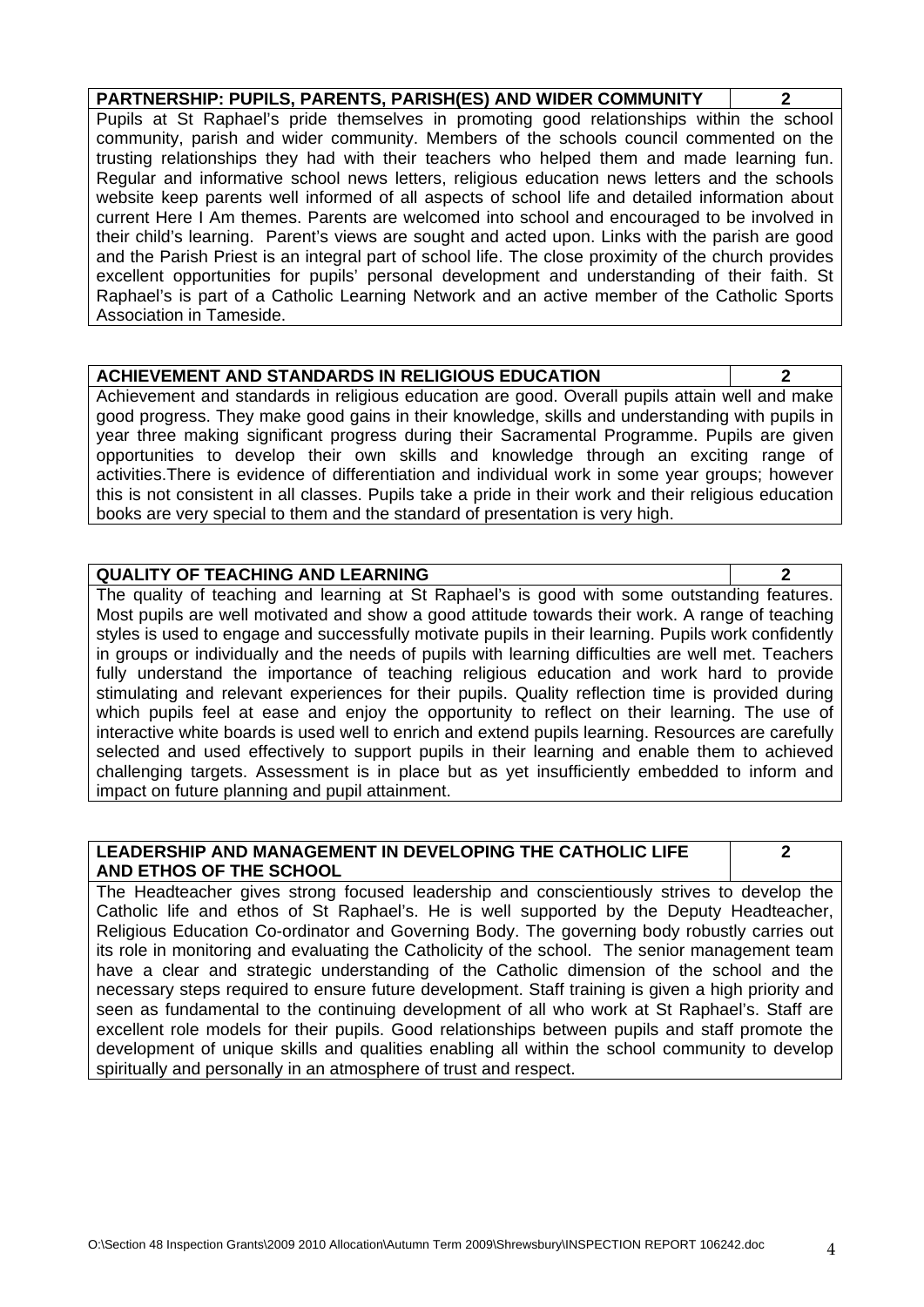|--|

The RE coordinator is an experienced member of staff who has been instrumental in developing the religious life of the school. She is very knowledgeable about school, staff and the parish and has been responsible for reviewing and implementing the Religious Education Handbook and policy documents. These provide a good framework for development of the schools provision for religious education. The School Development Plan includes religious education development and a timetable for reviews. Planning is completed by all members of staff and these are annotated, evaluated and monitored by the coordinator. Lesson observations are conducted by the Headteacher. An annual scrutiny of pupils work is undertaken but this needs to be more frequent to ensure a more robust monitoring of progress in this subject. The RE coordinator works hard to ensure that pupil's are provided with a wide range of experiences. There is a good balance between centrally held resources and those that are classroom based. A plan for further development of resources is in place. Staff development is delivered through in-service training during staff meetings and an annual Saturday Denary meeting. This is attended by all staff and promotes the spiritual development of pupils and staff.

## **PARENTS QUESTIONNAIRE**

Number of questionnaires distributed : 150

Number of questionnaires returned : 60

|                |                                                                                                        | Strongly<br>Agree | Agree | <b>Disagree</b> | Strongly<br><b>Disagree</b> | Don't<br>Know |
|----------------|--------------------------------------------------------------------------------------------------------|-------------------|-------|-----------------|-----------------------------|---------------|
| 1              | My child enjoys school                                                                                 | 34                | 25    | 1               |                             |               |
| $\overline{2}$ | I am happy with the values and<br>attitudes that the school teaches                                    | 32                | 26    | $\overline{2}$  |                             |               |
| 3              | I am made to feel welcome in<br>school                                                                 | 29                | 29    | 1               | 1                           |               |
| 4              | The school seeks the views of<br>parents/carers and takes account of<br>their suggestions and concerns | 17                | 35    | 4               | 1                           | 3             |
| 5              | The school gives me a clear<br>understanding of what is taught in<br><b>Religious Education</b>        | 27                | 25    | 5               | 3                           |               |
| 6              | The school enables my child/ren to<br>achieve a good standard of work in<br><b>Religious Education</b> | 23                | 33    | 1               | 3                           |               |
| $\overline{7}$ | The school keeps me well informed<br>about my child(ren)'s progress in<br><b>Religious Education</b>   | 20                | 28    | 9               |                             | 3             |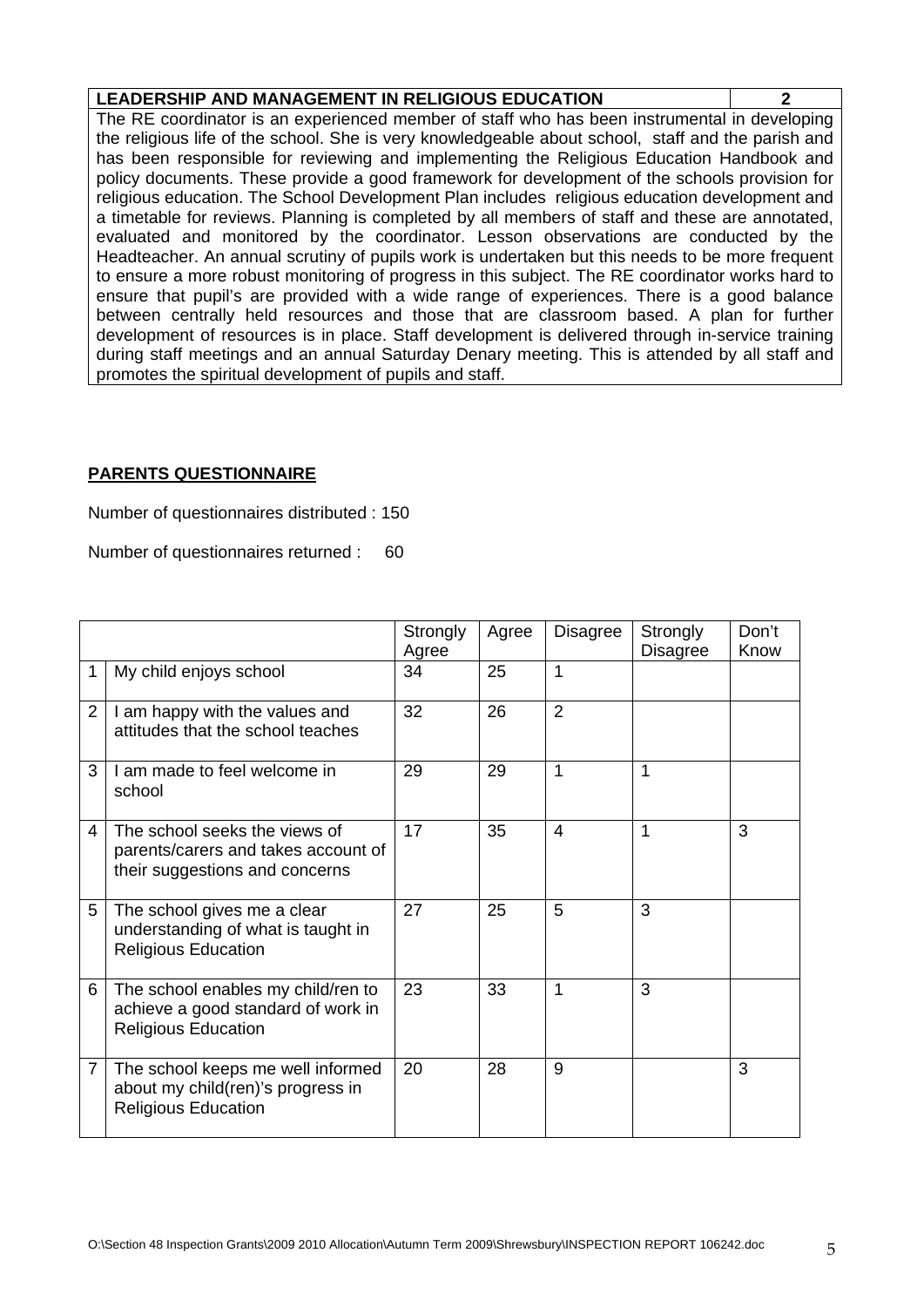# **INSPECTION JUDGEMENTS**

| Key to judgements: Grade 1 is outstanding, grade 2 good, grade 3<br>satisfactory and grade 4 inadequate    | Judgement |
|------------------------------------------------------------------------------------------------------------|-----------|
| <b>OVERALL EFFECTIVENESS OF THE SCHOOL</b>                                                                 |           |
| The effectiveness and efficiency of the provision of Catholic education in<br>meeting the needs of pupils. |           |
| Steps taken to improve the provision further.                                                              |           |
| The capacity of the school to make further improvements.                                                   |           |
|                                                                                                            |           |

 $\overline{\phantom{a}}$ 

| THE CATHOLIC LIFE AND ETHOS OF THE SCHOOL                                      |  |
|--------------------------------------------------------------------------------|--|
| The Mission Statement reflects the Gospel and the Catholic purpose of the      |  |
| school.                                                                        |  |
| Pupils have an understanding of the school's mission and appreciate its ethos. |  |

| <b>COLLECTIVE WORSHIP</b>                                                          |  |
|------------------------------------------------------------------------------------|--|
| The school provides frequent and high quality opportunities for prayer, collective |  |
| worship and liturgical celebrations.                                               |  |
| Staff and pupils are encouraged to be actively involved in prayer, worship and     |  |
| liturgy.                                                                           |  |
| Collective worship contributes to the spiritual and moral development of all       |  |
| pupils.                                                                            |  |

| SPIRITUAL AND MORAL DEVELOPMENT AND OVERALL PERSONAL                         |  |
|------------------------------------------------------------------------------|--|
| <b>DEVELOPMENT OF PUPILS</b>                                                 |  |
| There are whole school policies for spiritual and moral development.         |  |
| The school contributes to spiritual and moral development through the whole  |  |
| curriculum and life of the school.                                           |  |
| The behaviour of pupils                                                      |  |
| The school contributes to the social and cultural development of all pupils. |  |

| <b>PARTNERSHIP: PUPILS, PARENTS, PARISH(ES) AND WIDER COMMUNITY</b>            | 2             |
|--------------------------------------------------------------------------------|---------------|
| Pupils consider themselves to be valued and respected and recognise the        | 2             |
| responsibilities that this involves.                                           |               |
| Pupils have opportunities to take on responsibilities within the school and to | າ             |
| participate in service within the wider community.                             |               |
| Pupils make a contribution to the community in and beyond the school.          |               |
| Parents are informed about the school's mission as a Catholic school and are   | っ             |
| encouraged to participate and contribute.                                      |               |
| The school fosters effective links with the local parish (es). Priests and     | っ             |
| parishioners are invited and welcomed to some school events.                   |               |
| The school has good links with other schools.                                  | 2             |
| The school contributes to the life of the wider community and community        | $\mathcal{P}$ |
| cohesion                                                                       |               |

| <b>ACHIEVEMENT AND STANDARDS IN RELIGIOUS EDUCATION</b>                    |  |
|----------------------------------------------------------------------------|--|
| All pupils make progress taking into account variations between pupils and |  |
| groups of pupils.                                                          |  |

| <b>QUALITY OF TEACHING AND LEARNING</b>                                        |  |
|--------------------------------------------------------------------------------|--|
| The effectiveness of teaching and learning in meeting the needs of all pupils. |  |
| The appropriate use and rigour of assessment.                                  |  |
| Pupils enjoy their work.                                                       |  |
| The extent of parents'/carers' involvement in their children's learning.       |  |
| The curriculum meets Diocesan requirements.                                    |  |